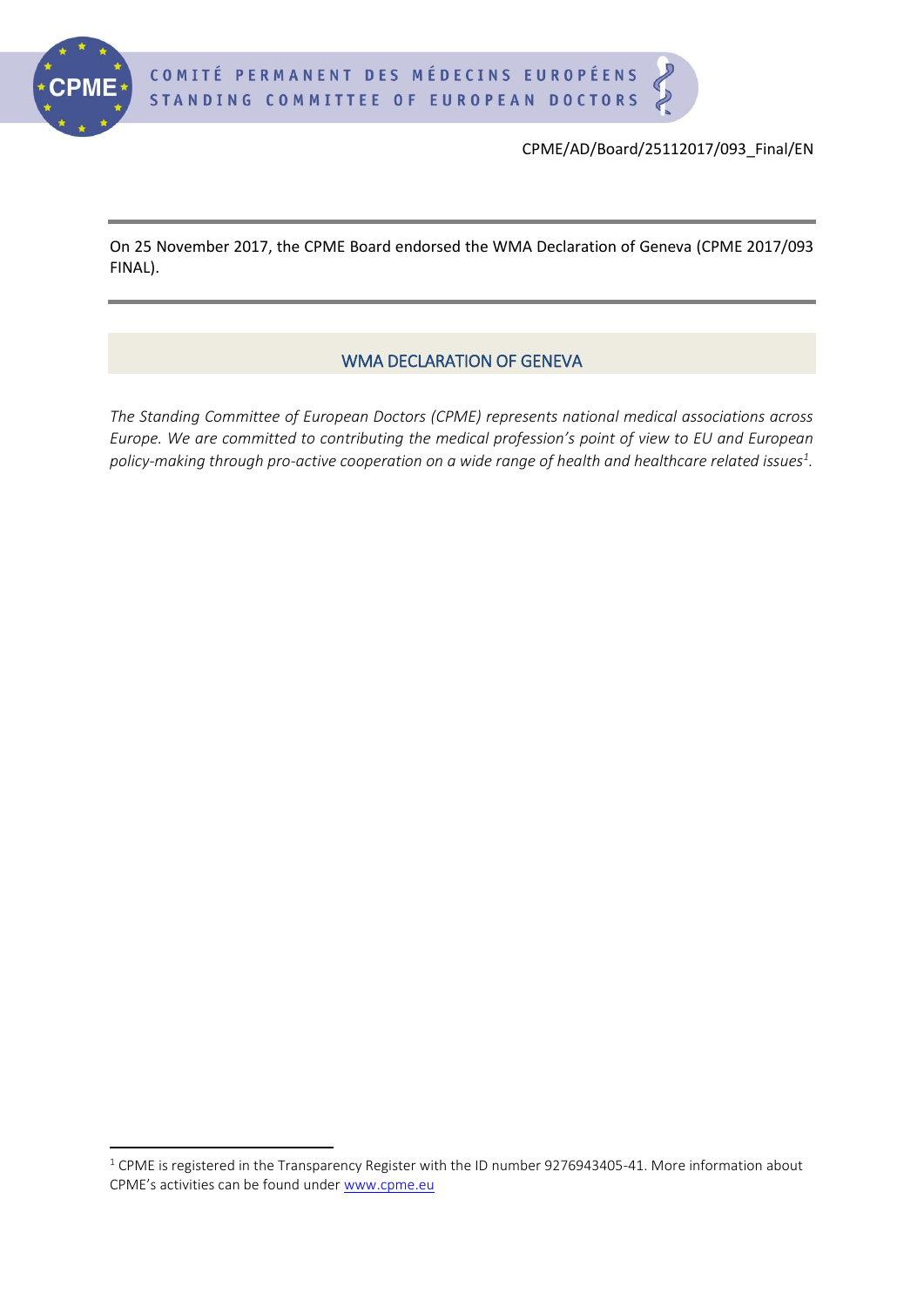

CPME/AD/Board/25112017/093\_Final/EN



## WMA DECLARATION OF GENEVA

*Adopted by the 2ndGeneral Assembly of the World Medical Association, Geneva, Switzerland, September 1948 and amended by the 22nd World Medical Assembly, Sydney, Australia, August 1968 and the 35th World Medical Assembly, Venice, Italy, October 1983 and the 46th WMA General Assembly, Stockholm, Sweden, September 1994 and editorially revised by the 170th WMA Council Session, Divonne-les-Bains, France, May 2005 and the 173rd WMA Council Session, Divonne-les-Bains, France, May 2006 and amended by the 68th WMA General Assembly, Chicago, United States, October 2017*

## **The Physician's Pledge**

AS A MEMBER OF THE MEDICAL PROFESSION:

I SOLEMNLY PLEDGE to dedicate my life to the service of humanity;

THE HEALTH AND WELL-BEING OF MY PATIENT will be my first consideration;

I WILL RESPECT the autonomy and dignity of my patient;

I WILL MAINTAIN the utmost respect for human life;

I WILL NOT PERMIT considerations of age, disease or disability, creed, ethnic origin, gender, nationality, political affiliation, race, sexual orientation, social standing or any other factor to intervene between my duty and my patient;

I WILL RESPECT the secrets that are confided in me, even after the patient has died;

I WILL PRACTISE my profession with conscience and dignity and in accordance with good medical practice;

I WILL FOSTER the honour and noble traditions of the medical profession;